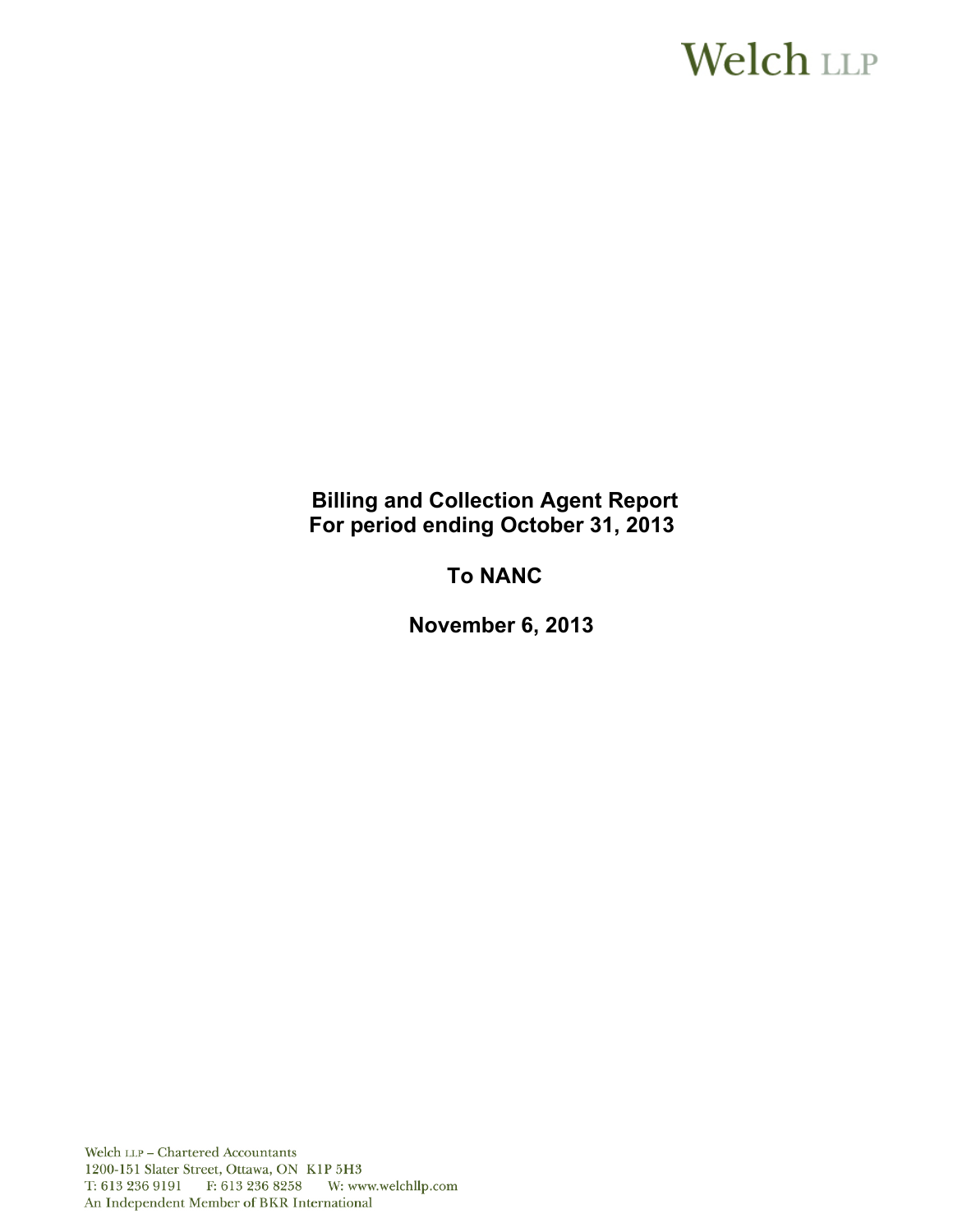### **NANPA FUND STATEMENT OF FINANCIAL POSITION OCTOBER 31, 2013**

| <b>Assets</b><br>Cash Balance in bank account                                                                                                                                            |                                           | \$ | 2,985,523 |
|------------------------------------------------------------------------------------------------------------------------------------------------------------------------------------------|-------------------------------------------|----|-----------|
| Receivable from US Carriers<br>Receivable from Canada<br>Receivable from Caribbean countries<br>Receivables forwarded to Treasury for collection<br>Allowance for uncollectible accounts | 289,443<br>3,129<br>213,838<br>(276, 400) |    | 230,010   |
| <b>Total assets</b>                                                                                                                                                                      |                                           |    | 3,215,533 |
| Less: Accrued liabilities (see below for makeup)                                                                                                                                         |                                           |    | (537,200) |
| <b>Fund balance</b>                                                                                                                                                                      |                                           | S  | 2,678,333 |

**Makeup of Accrued Liabilities** (see following page for additional details)

| Welch LLP                                        |   | 28.336  |
|--------------------------------------------------|---|---------|
| NEUSTAR Pooling 1K Block and pANI administration |   | 286.941 |
| <b>NEUSTAR NANP Administration</b>               |   | 173.256 |
| EY Audit Accrual                                 |   | 43.000  |
| Data Collection Agent - USAC                     |   | 5,667   |
|                                                  | S | 537.200 |

**\*\*\*\*\*\*\*\*\*\*\*\*\*\*\*\*\*\*\*\*\*\*\*\*\*\*\*\*\*\*\*\*\*\*\*\*\*\*\*\*\*\*\*\*\*\*\*\*\*\*\*\*\*\*\*\*\*\*\*\*\*\*\*\*\*\*\*\*\*\*\*\*\*\*\*\*\***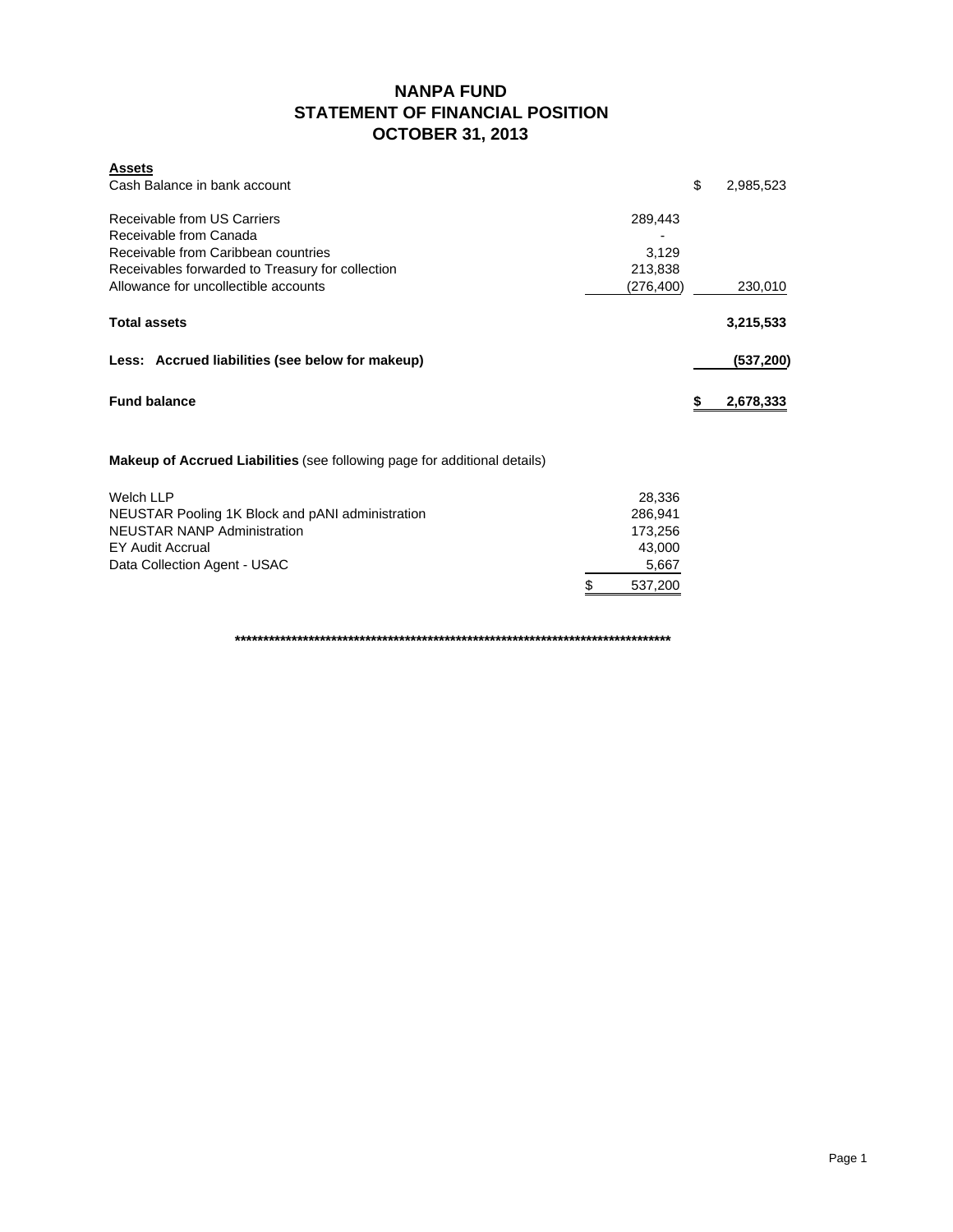#### **NANPA FUND FORECASTED STATEMENT OF CHANGES IN FUND BALANCE JULY 2013 TO JUNE 2014**

|                                                                     |                 |                        | Actual                 |                        |                          |                        |                      |                      |                      | <b>Budgeted</b>      |                       |                                   |                       |                       |                     | Variance between                               |
|---------------------------------------------------------------------|-----------------|------------------------|------------------------|------------------------|--------------------------|------------------------|----------------------|----------------------|----------------------|----------------------|-----------------------|-----------------------------------|-----------------------|-----------------------|---------------------|------------------------------------------------|
|                                                                     |                 | Jul-13                 | Aug-13                 | Sep-13                 | Oct-13                   | <b>Nov-13</b>          | Dec-13               | $Jan-14$             | Feb-14               | Mar-14               | Apr-14                | May-14                            | <b>Jun-14</b>         | <b>Total</b>          | <b>Budget</b>       | forecasted results and<br>budget at June 30/13 |
| Revenue<br><b>International Contributions</b>                       |                 |                        |                        |                        |                          |                        |                      |                      |                      |                      |                       |                                   |                       |                       |                     |                                                |
| Canada<br>Caribbean countries                                       | (1)<br>(1)      | 17,748<br>22,112       | 8,874<br>$\sim$        | 8,874<br>$\sim$        | 8,873<br>$\sim$          | 8,873                  | 8,873                | 8,873<br>. .         | 8,873<br>$\sim$      | 8,873                | 8,873                 | 8,873<br>$\overline{\phantom{a}}$ |                       | 106,480<br>22,112     | 106,480<br>22,112   |                                                |
| <b>Total International Contributions</b>                            |                 | 39,860                 | 8,874                  | 8,874                  | 8,873                    | 8,873                  | 8,873                | 8,873                | 8,873                | 8,873                | 8,873                 | 8,873                             |                       | 128,592               | 128,592             |                                                |
| Domestic Contributions - US carriers                                | (1)             | 3,398,305              | 256,552                | 459,330                | 230,562                  | 256,298                | 256,298              | 256,298              | 256,298              | 256,298              | 256,298               | 256,298                           | 256,298               | 6,395,133             | 5,860,288           | 534,845                                        |
| Late filing fees for Form 499A                                      | (2)             | 3,100                  | 3,000                  | $2,400$ ) (            | 1,200                    |                        |                      |                      |                      |                      |                       |                                   | 85,000                | 81,300                | 85,000 (            | 3,700                                          |
| Interest income                                                     | (3)             | 877                    | 868                    | 610                    | 290                      | 667                    | 667                  | 667                  | 667                  | 667                  | 667                   | 667                               | 667                   | 7,981                 | 8.000               | 19                                             |
| <b>Total revenue</b>                                                |                 | 3,435,942              | 269,294                | 466,414                | 238,525                  | 265,838                | 265,838              | 265,838              | 265,838              | 265,838              | 265,838               | 265,838                           | 341,965               | 6,613,006             | 6,081,880           | 531,126                                        |
| <b>Expenses</b><br>NANPA Administration                             | (4), (7)        | 172,232                | 172,232                | 173,465                | 173,256                  | 174,550                | 174,550              | 174,549              | 174,549              | 174,549              | 174,549               | 174,549                           | 174,549               | 2,087,579             | 2,210,010 (         | 122,431)                                       |
| 1K Block Pooling<br>Automated systems development (CLIN1)           | (4), (8)<br>(9) | 202,036<br>75,000      | 212,781<br>75,000      | 219,005<br>75,000      | 211,941<br>75,000        | 214,091<br>75,000      | 214,091<br>75,000    | 214,091<br>75,000    | 214,091<br>75,000    | 214,091<br>75,000    | 214,091<br>75,000     | 214,091<br>75,000                 | 214,091<br>75,000     | 2,558,491<br>900,000  | 2,260,620           | 297,871<br>900,000                             |
| <b>Billing and Collection</b><br>Welch LLP<br>Data Collection Agent | (4)<br>(5)      | 28,336<br>4,568        | 28,336<br>4,752        | 28,336<br>4,976        | 28,336<br>4,851          | 28,336<br>4,750        | 28,336<br>4,750      | 28,336<br>4,750      | 28,336<br>4,750      | 28,336<br>4,750      | 28,336<br>4,750       | 28,336<br>4,750                   | 28,336<br>4,750       | 340,032<br>57,147     | 340,032<br>57,000   | 147                                            |
| <b>Annual Operations Audit</b>                                      | (6)             | $\sim$                 |                        | 43,000                 | $\sim$                   |                        | $\sim$               |                      | $\sim$               | $\sim$               | $\sim$                |                                   |                       | 43,000                | 42,000              | 1,000                                          |
| <b>Bank Charges</b>                                                 | (10)            | 2.836                  | 7,624                  | 3,678                  | 3,023                    | 3,023                  | 3.000                | 3.000                | 3.000                | 3,000                | 3.000                 | 3.000                             | 3,000                 | 41,184                | 36,000              | 5,184                                          |
| <b>Carrier Audits</b>                                               | (11)            | $\sim$                 |                        | $\sim$                 | $\overline{\phantom{a}}$ |                        | $\sim$               | 300,000              |                      |                      | $\sim$                | $\overline{\phantom{a}}$          |                       | 300,000               | 300,000             |                                                |
| Bad debt expense                                                    | (12)            | 29,146                 | 9.000                  | 31,183                 | 12.400                   | 3.333                  | 3,333                | 3,333                | 3,333                | 3,333                | 3.333                 | 3,333                             | 3.333                 | 108.393               | 40,000              | 68,393                                         |
| <b>Total expenses</b>                                               |                 | 514.154                | 509,725                | 578,643                | 508,807                  | 503,083                | 503,060              | 803,059              | 503,059              | 503,059              | 503,059               | 503,059                           | 503,059               | 6,435,826             | 5,285,662           | 1,150,164                                      |
| Net revenue (expenses)                                              |                 | 2,921,788              | 240,431) (             | 112,229)               | 270,282) (               | 237,245)               | 237,222)             | 537,221)             | 237,221)             | 237,221)             | 237,221)              | 237,221) (                        | 161,094)              | 177,180               | 796,218 (           | 619,038)                                       |
| Opening fund balance                                                |                 | 379,487                | 3,301,275              | 3,060,844              | 2,948,615                | 2,678,333              | 2,441,088            | 2,203,866            | 1,666,645            | 1,429,424            | 1,192,203             | 954,982                           | 717,761               | 379,487               | 453,782             | 74,295                                         |
| <b>Closing fund balance</b>                                         |                 | 3,301,275              | 3,060,844              | 2,948,615              | 2,678,333                | 2,441,088              | 2,203,866            | 1,666,645            | 1,429,424            | 1,192,203            | 954,982               | 717,761                           | 556,667               | 556,667               | 1,250,000           | 693,333                                        |
| Fund balance makeup:<br>Contingency<br>Surplus                      |                 | 1,250,000<br>2,051,275 | 1,250,000<br>1,810,844 | 1,250,000<br>1,698,615 | 1,250,000<br>1,428,333   | 1,250,000<br>1,191,088 | 1,250,000<br>953,866 | 1,250,000<br>416,645 | 1,250,000<br>179,424 | 1,250,000<br>57,797) | 1,250,000<br>295,018) | 1,250,000<br>532,239)             | 1,250,000<br>693,333) | 1,500,000<br>943,333) | 1,250,000<br>$\sim$ |                                                |
|                                                                     |                 | 3,301,275              | 3.060.844              | 2,948,615              | 2,678,333                | 2,441,088              | 2,203,866            | 1,666,645            | 1,429,424            | 1,192,203            | 954,982               | 717.761                           | 556.667               | 556,667               | 1,250,000           |                                                |

**(1)** The US carrier contributions for the period from July 2013 to June 2014 and the International contributions are based upon actual billings.

**(8)** No commentary

#### **Assumptions: Reconciliation of forecast at June 30, 2014 to budget**

| (1) The US carrier contributions for the period from July 2013 to June 2014 and the International contributions are based upon actual billings. | Budgeted fund balance at June 30/14 - contingency                            | 1,250,000   |
|-------------------------------------------------------------------------------------------------------------------------------------------------|------------------------------------------------------------------------------|-------------|
| (2) These fees represent the \$100 late filing fee charged to those companies that do not file the Form 499A by the due date.                   | Decrease in fund balance between budget period (February 2012) and June 2012 | (74, 295)   |
| (3) Interest income projections are estimates                                                                                                   | Additional billings over estimate from budget                                | 534,845     |
| (4) The cost for 1K Block Pooling is based on the contract awarded July 12, 2013<br>The cost of NANPA Administration is based on the contract.  | Late filing fees (reversal) for Form 499A                                    | (3,700)     |
| The cost of B&C Agent is based on the interim contract with Welch LLP in force until November 30, 2013                                          | Underestimate of interest earned to date compared to budget                  | (19)        |
| (5) The expense for the Data Collection Agent is based on estimate of costs by USAC for the 2013 calendar year.                                 | NANP Admin - difference between budget and actual contract awarded           | 122,431     |
| (6) The estimated cost for the annual operations audit performed by Ernst & Young LLP is \$43,000.                                              | NANP Admin - change orders issued                                            |             |
| (7) No commentary                                                                                                                               | Additional billings from B & C Agent due to renewal of contract              |             |
| (8) No commentary                                                                                                                               | Data Collection fees - Adiustment to actual from budget                      | (147)       |
| (9) The cost of the Automated systems development (CLIN1) will be paid out over 18 months as per the modification to the 1K Pooling contract.   | Bad debts - Adjustment to actual from budget                                 | (68, 393)   |
| (10) Bank fees are an expense to the Fund.                                                                                                      | Pooling and p-ANI - adjustment to actual from budget                         | (1.197.871) |
| (11) The budget allowed \$300,000 for carrier audits.                                                                                           | Pooling change orders                                                        |             |
| (12) The allowance covers all accounts considered potentially uncollectible at October 31, 2013.                                                | Carrier audits that will not be performed                                    |             |
|                                                                                                                                                 | Operations Audit - Adjustment to actual from budget                          | (1,000)     |
|                                                                                                                                                 | Bank fees - Adjustment to actual from budget                                 | (5, 184)    |
|                                                                                                                                                 | Forecasted fund balance at June 30/14                                        | 556,667     |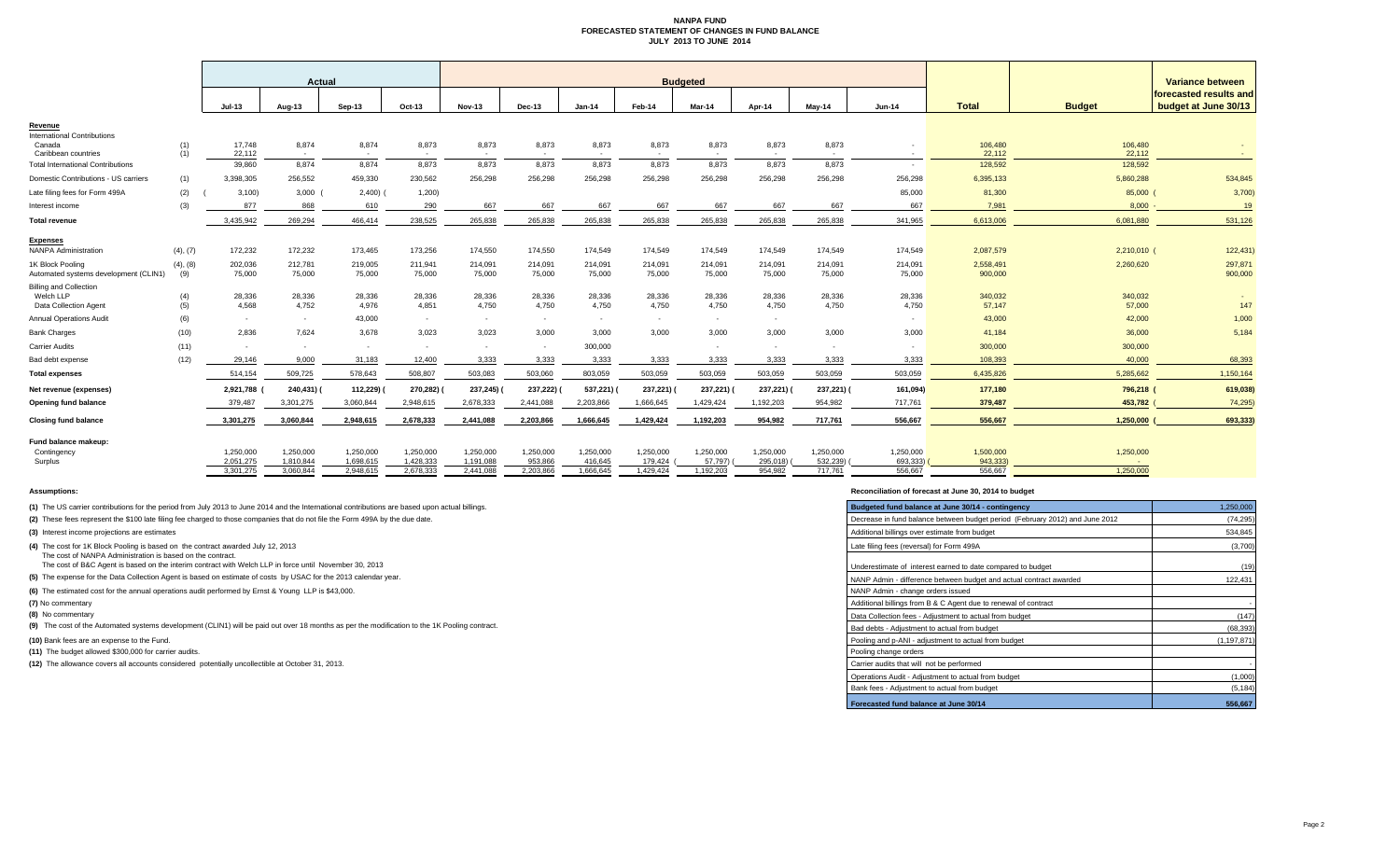#### **CURRENT AND FORECASTED LIABILITIES**

|                                                                                                                 |               |               | Current |         |                          |         |         |          |         |
|-----------------------------------------------------------------------------------------------------------------|---------------|---------------|---------|---------|--------------------------|---------|---------|----------|---------|
|                                                                                                                 |               |               | Oct-13  | Nov-13  | Dec-13                   | Jan-14  | Feb-14  | $Mar-14$ | Apr-14  |
| NEUSTAR - NANPA Administration contract                                                                         |               |               | 173,256 | 174,550 | 174,550                  | 174,549 | 174,549 | 174,549  | 174,549 |
| - Payment authorized by the FCC in October<br>September 2013                                                    | \$<br>173,465 |               |         |         |                          |         |         |          |         |
| - Authorization by the FCC has not been received for payment<br>October 2013                                    |               | \$<br>173,256 |         |         |                          |         |         |          |         |
| <b>NEUSTAR - Block Pooling and CLIN</b>                                                                         |               |               | 286,941 | 289,091 | 289,091                  | 289,091 | 289,091 | 289,091  | 289,091 |
| - Payment authorized by the FCC in October<br>September 2013                                                    | \$<br>294,005 |               |         |         |                          |         |         |          |         |
| - Authorization by the FCC has not been received for payment<br>October 2013                                    |               | \$<br>286,941 |         |         |                          |         |         |          |         |
| Welch LLP - Billing & Collection Agent                                                                          |               |               | 28,336  | 28,336  | 28,336                   | 28,336  | 28,336  | 28,336   | 28,336  |
| - Payment authorized by the FCC in October                                                                      |               |               |         |         |                          |         |         |          |         |
| September 2013                                                                                                  | \$<br>28,336  |               |         |         |                          |         |         |          |         |
| - Authorization by the FCC has not been received for payment<br>October 2013                                    |               | \$<br>28,336  |         |         |                          |         |         |          |         |
| <b>USAC - Data Collection Agent</b><br>- Payment authorized by the FCC in October                               |               |               | 5,667   | 4,750   | 4,750                    | 4,750   | 4,750   | 4,750    | 4,750   |
| September 2013                                                                                                  | \$<br>4,851   |               |         |         |                          |         |         |          |         |
| - Authorization by the FCC has not been received for payment<br>October 2013                                    |               | \$<br>5,667   |         |         |                          |         |         |          |         |
| <b>Carrier audits</b>                                                                                           |               |               | ä,      |         | $\overline{\phantom{a}}$ | 300,000 |         |          |         |
| Ernst & Young LLP- Annual operations audit                                                                      |               |               | 43,000  |         |                          |         |         |          |         |
| -Authorization by the FCC has not been received for payment<br>Audit fee accrual for the 2012/2013 fiscal audit |               | \$<br>43,000  |         |         |                          |         |         |          |         |
| <b>Bank Fees</b>                                                                                                |               |               |         | 3,000   | 3,000                    | 3,000   | 3,000   | 3,000    | 3,000   |
| <b>Total</b>                                                                                                    |               |               | 537,200 | 499,727 | 499,727                  | 799,726 | 499,726 | 499,726  | 499,726 |